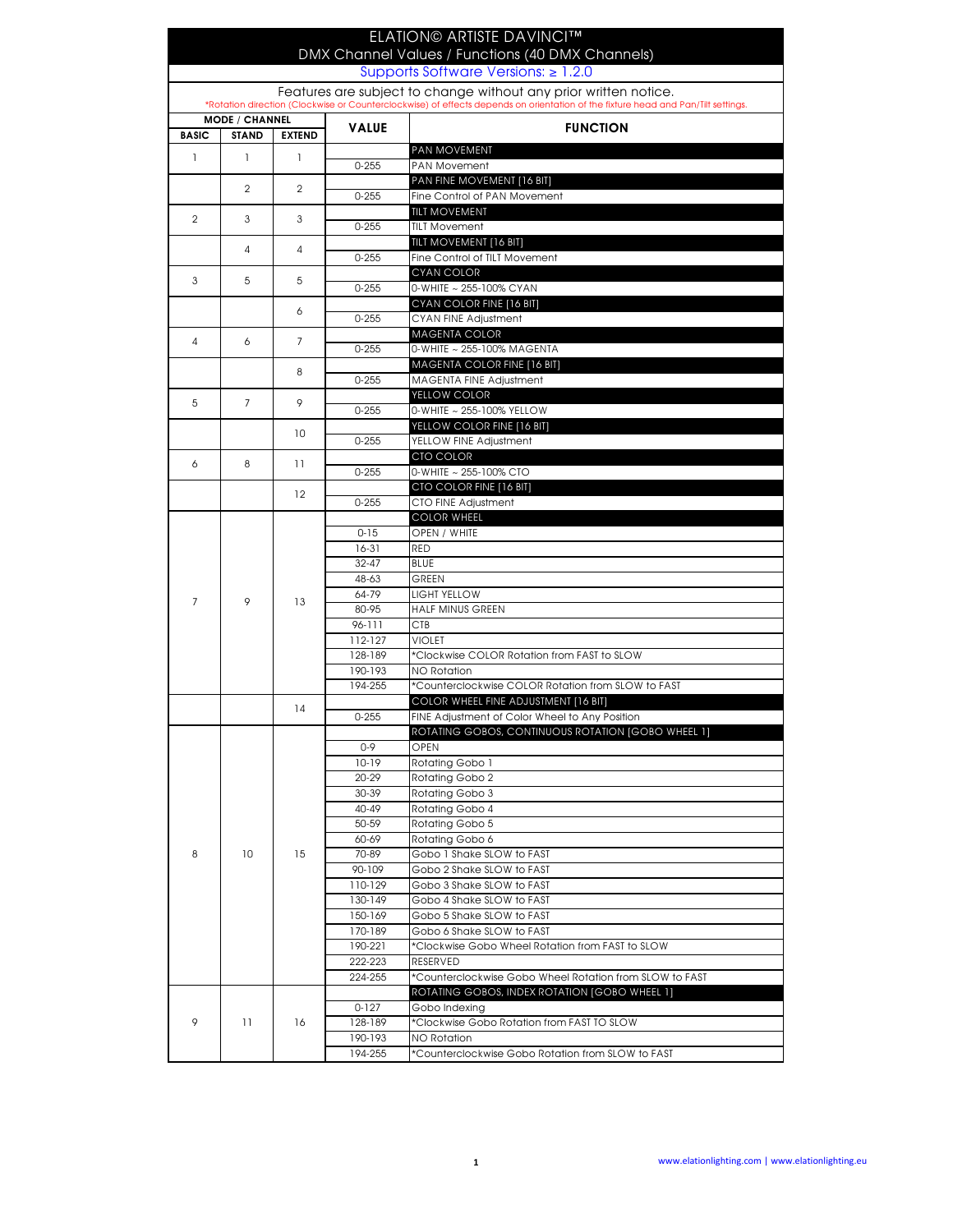|                   |                       |               |                    | ELATION© ARTISTE DAVINCI™                                                                                                                                                                            |
|-------------------|-----------------------|---------------|--------------------|------------------------------------------------------------------------------------------------------------------------------------------------------------------------------------------------------|
|                   |                       |               |                    | DMX Channel Values / Functions (40 DMX Channels)                                                                                                                                                     |
|                   |                       |               |                    | Supports Software Versions: $\geq 1.2.0$                                                                                                                                                             |
|                   |                       |               |                    | Features are subject to change without any prior written notice.<br>*Rotation direction (Clockwise or Counterclockwise) of effects depends on orientation of the fixture head and Pan/Tilt settings. |
|                   | <b>MODE / CHANNEL</b> |               |                    |                                                                                                                                                                                                      |
| <b>BASIC</b>      | <b>STAND</b>          | <b>EXTEND</b> | <b>VALUE</b>       | <b>FUNCTION</b>                                                                                                                                                                                      |
|                   |                       | 17            |                    | ROTATING GOBOS, FINE INDEX ROTATION [GOBO WHEEL 1] [16 BIT]                                                                                                                                          |
|                   |                       |               | $0 - 255$          | Gobo Rotation FINE Indexing<br>STATIC / FIXED GOBOS [GOBO WHEEL 2]                                                                                                                                   |
|                   |                       |               | $0 - 9$            | OPEN                                                                                                                                                                                                 |
|                   |                       |               | 10-19              | Static / Fixed Gobo 1                                                                                                                                                                                |
|                   |                       |               | 20-29              | Static / Fixed Gobo 2                                                                                                                                                                                |
|                   |                       |               | 30-39              | Static / Fixed Gobo 3                                                                                                                                                                                |
|                   |                       |               | 40-49              | Static / Fixed Gobo 4                                                                                                                                                                                |
|                   |                       |               | 50-59              | Static / Fixed Gobo 5                                                                                                                                                                                |
|                   |                       |               | 60-69              | Static / Fixed Gobo 6                                                                                                                                                                                |
|                   |                       |               | 70-79              | Static / Fixed Gobo 7                                                                                                                                                                                |
|                   |                       |               | 80-89<br>90-99     | Static / Fixed Gobo 8<br>Static / Fixed Gobo 9                                                                                                                                                       |
| 10                | 12                    | 18            | 100-109            | Shake SLOW to FAST Static / Fixed Gobo 1                                                                                                                                                             |
|                   |                       |               | 110-119            | Shake SLOW to FAST Static / Fixed Gobo 2                                                                                                                                                             |
|                   |                       |               | 120-129            | Shake SLOW to FAST Static / Fixed Gobo 3                                                                                                                                                             |
|                   |                       |               | 130-139            | Shake SLOW to FAST Static / Fixed Gobo 4                                                                                                                                                             |
|                   |                       |               | 140-149            | Shake SLOW to FAST Static / Fixed Gobo 5                                                                                                                                                             |
|                   |                       |               | 150-159            | Shake SLOW to FAST Static / Fixed Gobo 6                                                                                                                                                             |
|                   |                       |               | 160-169            | Shake SLOW to FAST Static / Fixed Gobo 7                                                                                                                                                             |
|                   |                       |               | 170-179            | Shake SLOW to FAST Static / Fixed Gobo 8                                                                                                                                                             |
|                   |                       |               | 180-189            | Shake SLOW to FAST Static / Fixed Gobo 9                                                                                                                                                             |
|                   |                       |               | 190-221            | *Clockwise Gobo Wheel Rotation from FAST to SLOW                                                                                                                                                     |
|                   |                       |               | 222-223            | <b>NO</b>                                                                                                                                                                                            |
|                   |                       |               | 224-255            | *Counterclockwise Gobo Wheel Rotation from SLOW to FAST                                                                                                                                              |
|                   |                       | 19            | $0 - 255$          | STATIC / FIXED GOBOS, FINE INDEX ROTATION [GOBO WHEEL 2] [16 BIT]                                                                                                                                    |
|                   |                       |               |                    | Gobo Rotation FINE Indexing<br>ROTATING PRISM, PRISM / GOBO MACROS                                                                                                                                   |
|                   |                       |               | $0 - 31$           | <b>OPEN</b>                                                                                                                                                                                          |
|                   |                       |               | 32-79              | 3-FACET PRISM                                                                                                                                                                                        |
|                   |                       |               | 80-127             | <b>LINEAR PRISM</b>                                                                                                                                                                                  |
|                   |                       |               | 128-135            | Prism / Gobo Macro 1                                                                                                                                                                                 |
|                   |                       |               | 136-143            | Prism / Gobo Macro 2                                                                                                                                                                                 |
|                   |                       |               | 144-151            | Prism / Gobo Macro 3                                                                                                                                                                                 |
|                   |                       |               | 152-159            | Prism / Gobo Macro 4                                                                                                                                                                                 |
|                   |                       |               | 160-167            | Prism / Gobo Macro 5                                                                                                                                                                                 |
| 11                | 13                    | 20            | 168-175            | Prism / Gobo Macro 6                                                                                                                                                                                 |
|                   |                       |               | 176-183            | Prism / Gobo Macro 7                                                                                                                                                                                 |
|                   |                       |               | 184-191            | Prism / Gobo Macro 8                                                                                                                                                                                 |
|                   |                       |               | 192-199            | Prism / Gobo Macro 9<br>Prism / Gobo Macro 10                                                                                                                                                        |
|                   |                       |               | 200-207<br>208-215 | Prism / Gobo Macro 11                                                                                                                                                                                |
|                   |                       |               | 216-223            | Prism / Gobo Macro 12                                                                                                                                                                                |
|                   |                       |               | 224-231            | Prism / Gobo Macro 13                                                                                                                                                                                |
|                   |                       |               | 232-239            | Prism / Gobo Macro 14                                                                                                                                                                                |
|                   |                       |               | 240-247            | Prism / Gobo Macro 15                                                                                                                                                                                |
|                   |                       |               | 248-255            | Prism / Gobo Macro 16                                                                                                                                                                                |
|                   |                       | 21            |                    | ROTATING PRISM, PRISM INDEX ROTATION                                                                                                                                                                 |
|                   |                       |               | $0 - 127$          | Prism Indexing                                                                                                                                                                                       |
| $12 \overline{ }$ | 14                    |               | 128-189            | *Clockwise Prism Rotation from FAST to SLOW                                                                                                                                                          |
|                   |                       |               | 190-193            | <b>NO Rotation</b>                                                                                                                                                                                   |
|                   |                       |               | 194-255            | *Counterclockwise Prism Rotation from SLOW to FAST                                                                                                                                                   |
|                   |                       | 22            |                    | ROTATING PRISM, PRISM FINE INDEX ROTATION [16 BIT]                                                                                                                                                   |
|                   |                       |               | $0 - 255$          | Gobo Rotation FINE Indexing                                                                                                                                                                          |
| 13                | 15                    | 23            |                    | <b>FOCUS</b>                                                                                                                                                                                         |
|                   |                       |               | $0 - 255$          | Continuous Adjustment from NEAR to FAR<br>FOCUS FINE [16 BIT]                                                                                                                                        |
|                   |                       | 24            | $0 - 255$          | Continuous FINE Focus Adjustment                                                                                                                                                                     |
|                   |                       |               |                    |                                                                                                                                                                                                      |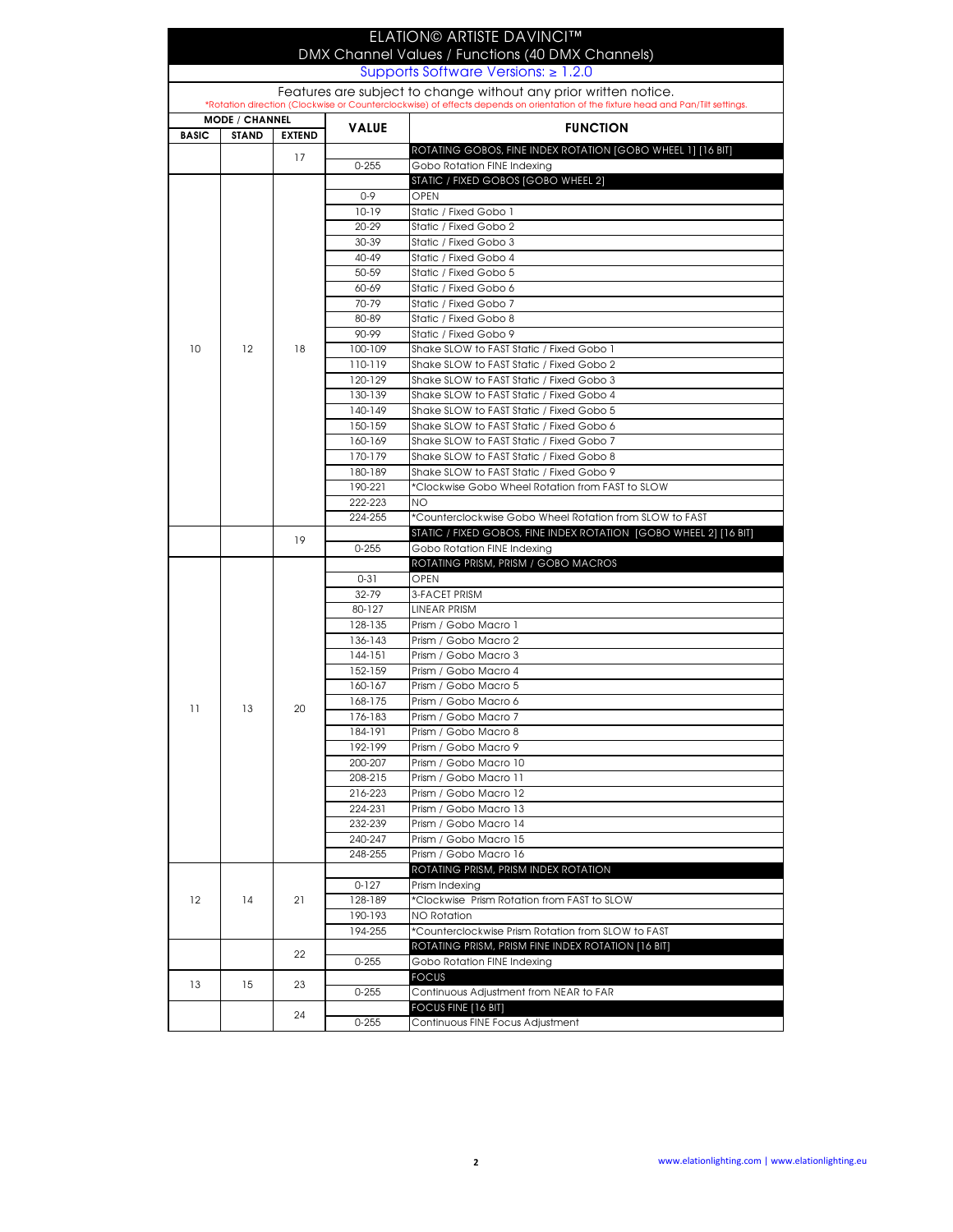|                                                                                                                                  |                       |               |              | <b>ELATION© ARTISTE DAVINCI™</b><br>DMX Channel Values / Functions (40 DMX Channels) |  |
|----------------------------------------------------------------------------------------------------------------------------------|-----------------------|---------------|--------------|--------------------------------------------------------------------------------------|--|
|                                                                                                                                  |                       |               |              | Supports Software Versions: ≥ 1.2.0                                                  |  |
|                                                                                                                                  |                       |               |              | Features are subject to change without any prior written notice.                     |  |
| *Rotation direction (Clockwise or Counterclockwise) of effects depends on orientation of the fixture head and Pan/Tilt settings. |                       |               |              |                                                                                      |  |
| <b>BASIC</b>                                                                                                                     | <b>MODE / CHANNEL</b> | <b>EXTEND</b> | <b>VALUE</b> | <b>FUNCTION</b>                                                                      |  |
|                                                                                                                                  | <b>STAND</b>          |               |              | MOTORIZED ZOOM                                                                       |  |
| 14                                                                                                                               | 16                    | 25<br>26      | $0 - 255$    | ZOOM Adjustment from SMALL to BIG                                                    |  |
|                                                                                                                                  |                       |               |              | MOTORIZED ZOOM FINE [16 BIT]                                                         |  |
|                                                                                                                                  |                       |               | $0 - 255$    | ZOOM FINE Adjustment                                                                 |  |
|                                                                                                                                  |                       |               |              | <b>AUTO FOCUS</b>                                                                    |  |
|                                                                                                                                  |                       |               | $0 - 50$     | <b>AUTO FOCUS OFF</b>                                                                |  |
| 15                                                                                                                               | 17                    | 27            | 51-150       | 49.2 ft (15m)                                                                        |  |
|                                                                                                                                  |                       |               | 151-255      | 65.6 ft (20m)                                                                        |  |
|                                                                                                                                  |                       |               |              | <b>AUTO FOCUS FINE</b>                                                               |  |
| 16                                                                                                                               | 18                    | 28            | $0 - 255$    | Continuous FINE Focus Adjustment                                                     |  |
|                                                                                                                                  |                       |               |              | <b>SHUTTER, STROBE</b>                                                               |  |
|                                                                                                                                  |                       |               | $0 - 31$     | Shutter CLOSED                                                                       |  |
|                                                                                                                                  |                       |               | $32 - 63$    | NO Function (Shutter OPEN)                                                           |  |
|                                                                                                                                  |                       |               | 64-95        | Strobe Effect SLOW to FAST                                                           |  |
| 17                                                                                                                               | 19                    | 29            | 96-127       | NO function (Shutter OPEN)                                                           |  |
|                                                                                                                                  |                       |               | 128-159      | Pulse Effect In Sequences                                                            |  |
|                                                                                                                                  |                       |               | 160-191      | NO Function (Shutter OPEN)                                                           |  |
|                                                                                                                                  |                       |               | 192-223      | Random Strobe Effect SLOW to FAST                                                    |  |
|                                                                                                                                  |                       |               | 224-255      | NO Function (Shutter OPEN)                                                           |  |
|                                                                                                                                  |                       |               |              | <b>DIMMER INTENSITY</b>                                                              |  |
| 18                                                                                                                               | 20                    | 30            | $0 - 255$    | Intensity 0 to 100%                                                                  |  |
|                                                                                                                                  |                       |               |              | DIMMER INTENSITY FINE [16 BIT]                                                       |  |
|                                                                                                                                  |                       | 31            | $0 - 255$    | Intensity 0 to 100%                                                                  |  |
|                                                                                                                                  | 21                    |               |              | <b>DIMMER CURVE MODES</b>                                                            |  |
|                                                                                                                                  |                       | 32            | $0 - 20$     | STANDARD                                                                             |  |
|                                                                                                                                  |                       |               | $21 - 40$    | <b>STAGE</b>                                                                         |  |
| 19                                                                                                                               |                       |               | $41 - 60$    | TV                                                                                   |  |
|                                                                                                                                  |                       |               | $61 - 80$    | ARCHITECTURAL                                                                        |  |
|                                                                                                                                  |                       |               | $81 - 100$   | <b>THEATER</b>                                                                       |  |
|                                                                                                                                  |                       |               | 101-255      | DEFAULT to UNIT CURVE SETTING<br><b>IRIS</b>                                         |  |
| 20                                                                                                                               | 22                    | 33            | $0-191$      | <b>MAX to MIN Diameter</b>                                                           |  |
|                                                                                                                                  |                       |               | 192-223      | Pulse Closing FAST to SLOW                                                           |  |
|                                                                                                                                  |                       |               | 224-255      | Pulse Closing SLOW to FAST                                                           |  |
|                                                                                                                                  |                       | 34            |              | <b>IRIS FINE</b>                                                                     |  |
|                                                                                                                                  |                       |               | $0 - 255$    | Iris FINE Adjustment                                                                 |  |
| 21                                                                                                                               | 23                    | 35            |              | <b>FROST</b>                                                                         |  |
|                                                                                                                                  |                       |               | $0 - 255$    | NO Frost to FULL Frost                                                               |  |
|                                                                                                                                  |                       |               |              | <b>ANIMATION WHEEL</b>                                                               |  |
|                                                                                                                                  | 24                    | 36            | $0 - 7$      | OPEN                                                                                 |  |
| 22                                                                                                                               |                       |               | $8 - 127$    | *Clockwise Animation Wheel Rotation from FAST to SLOW                                |  |
|                                                                                                                                  |                       |               | 128-135      | <b>NO Rotation</b>                                                                   |  |
|                                                                                                                                  |                       |               | 136-255      | *Counterclockwise Animation Wheel Rotation from SLOW to FAST                         |  |